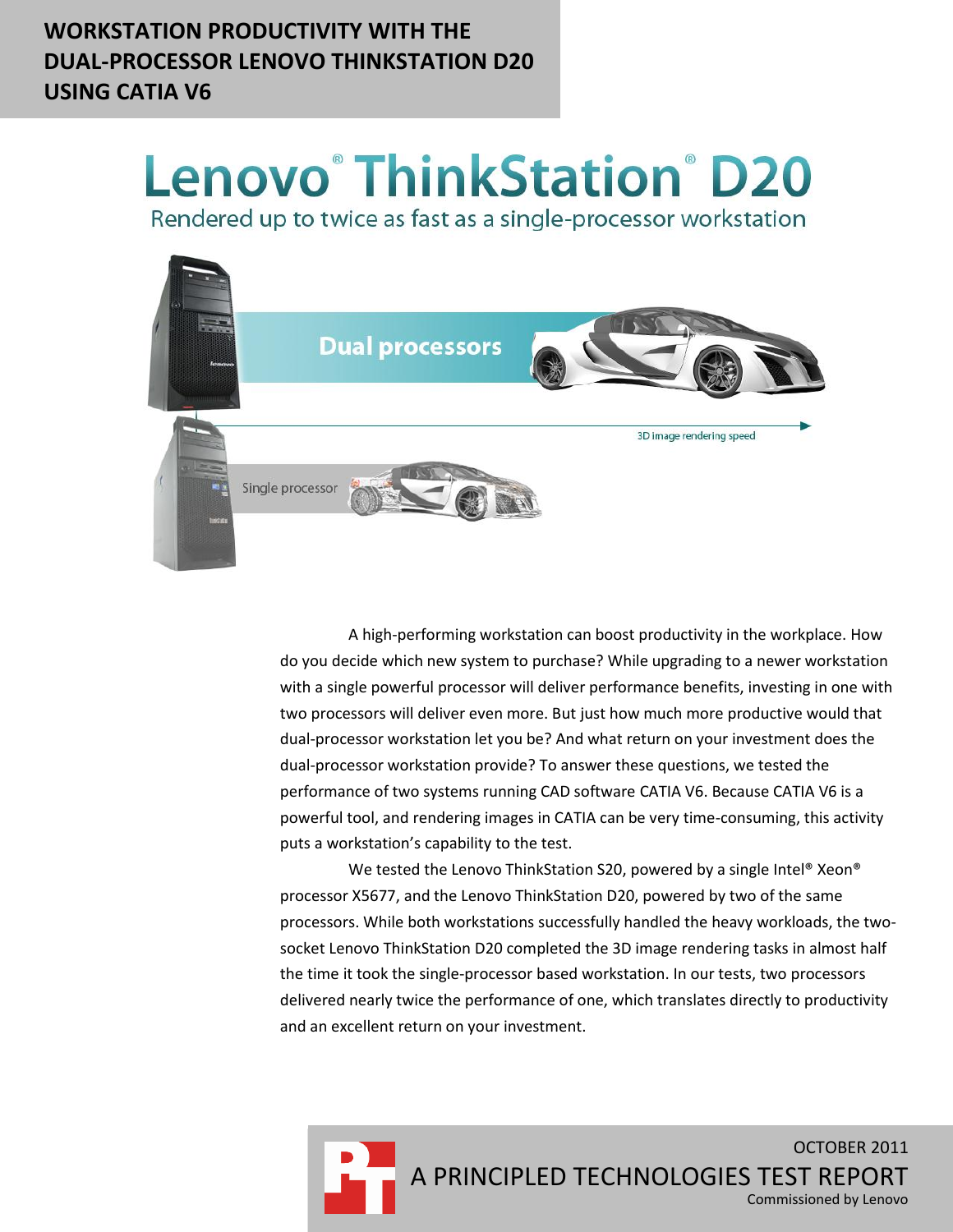# **DUAL PROCESSORS DRAMATICALLY REDUCE WAIT TIME**

For those who handle heavy workloads on a daily basis, selecting the right workstation is vital. Older systems need so much time to complete the tasks that you can spend a good portion of your workday waiting instead of working. Upgrading to a new system with a single powerful processor, such as the Intel Xeon processor X5677, which adjusts performance according to application demand to maximize performance, can reduce your wait time and boost your productivity. For a larger investment, a new system with two of these processors can save you even more time.

We had our two test systems render five images that varied considerably in size and complexity. Figure 1 shows the amount of time each system needed to complete the task. While the amount of time ranged widely depending on the size and complexity of the image, the two-socket Lenovo ThinkStation D20 consistently rendered each image far more quickly than the one-socket Lenovo ThinkStation S20, showing that a dualprocessor based system can nearly double the performance of a single-processor based system.



As Figure 2 shows, the time savings ranged from 37.5 percent to 48.5 percent.

**Figure 1: The dual-processor Lenovo ThinkStation D20 was up to 48.5% faster at rendering images than a workstation with a single processor.**

| Image              | Lenovo<br><b>ThinkStation</b><br><b>S20</b> | Lenovo<br><b>ThinkStation</b><br><b>D20</b> | <b>Time saved with Lenovo</b><br><b>ThinkStation D20</b><br>(minutes:seconds) | Time saved with<br><b>Lenovo ThinkStation</b><br>D20 (percentage) |
|--------------------|---------------------------------------------|---------------------------------------------|-------------------------------------------------------------------------------|-------------------------------------------------------------------|
| Car                | 07:18                                       | 04:23                                       | 02:55                                                                         | 40.0%                                                             |
| Cell phone         | 03:26                                       | 01:46                                       | 01:40                                                                         | 48.5%                                                             |
| Tablet             | 00:56                                       | 00:30                                       | 00:26                                                                         | 46.4%                                                             |
| <b>Bottle</b>      | 00:24                                       | 00:15                                       | 00:09                                                                         | 37.5%                                                             |
| Electric component | 00:10                                       | 00:06                                       | 00:04                                                                         | 40.0%                                                             |
| <b>Total</b>       | 12:14                                       | 07:00                                       | 05:14                                                                         | 42.8%                                                             |

**Figure 2: Median times, in minutes:seconds, it took the systems to render each image.**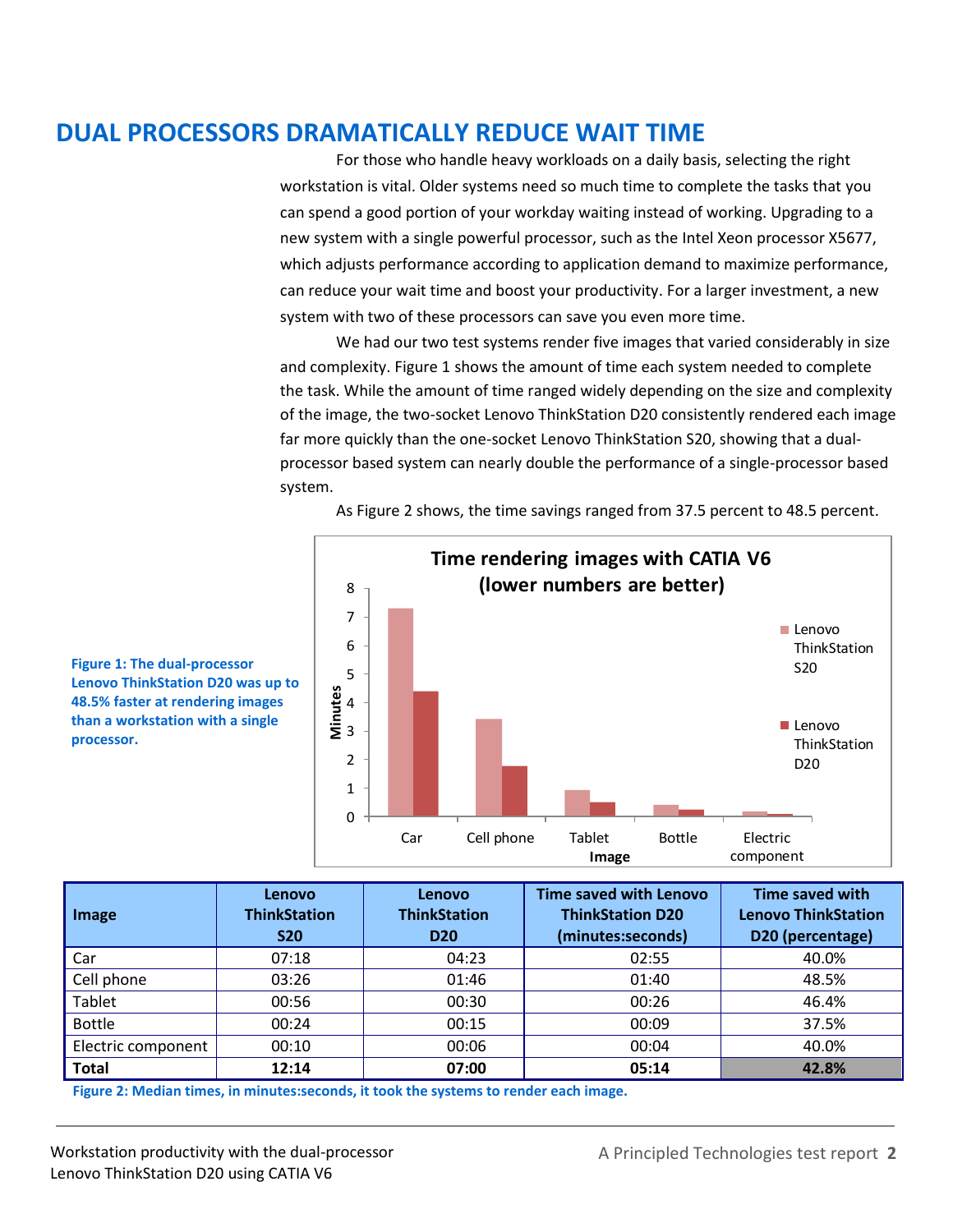# **INCREASED RETURN ON INVESTMENT**

The savings that this dramatic increase in productivity can bring to your business are substantial, and more than make up for the higher price of a dual-processor system. When purchasing new workstations for your company, considering how increased performance translates into saving money is crucial. While a dual-processor workstation requires a larger initial investment, the greater productivity it makes possible can add up to a net savings for your company.

# **HOW WE TESTED**

As we mention above, we used five models of varying size and complexity to test rendering performance on both machines. To do so, we began by launching CATIA V6, importing the model to be rendered, and then allowing the machine to sit idle for 5 minutes. The images we used were courtesy of [http://www.grabcad.com.](http://www.grabcad.com/)

We then selected a scene from the CATIA scene library, staged the model, and adjusted rendering settings (we set the rendering settings to high quality, realistic lighting, and 300 PPI [pixels per inch]). We simultaneously started the stopwatch and started execution of the rendering. When the rendering was complete, we stopped the stopwatch and recorded the time. We then restarted the machine under test and performed the other runs. For detailed information on our testing process, see [Appendix B.](#page-6-0)

Figure 3 presents information on the images the systems rendered, from most to least complex. Across all images, the dual-processor Lenovo ThinkStation D20 rendered an average of 42.8 percent faster than the single-processor system.

| Size and complexity of the images |         |            |               |               |                              |  |  |
|-----------------------------------|---------|------------|---------------|---------------|------------------------------|--|--|
|                                   | Car     | Cell phone | <b>Tablet</b> | <b>Bottle</b> | <b>Electric</b><br>component |  |  |
| Number of parts                   | 336     | 117        |               |               |                              |  |  |
| Size (KB)                         | 247,814 | 43,638     | 14.469        | 15,264        | 147                          |  |  |

**Figure 3: File size and number of parts for each image the workstations rendered.**

Figure 4 shows the model CATIA V6 used to begin rendering the image of a bottle, and Figure 5 shows the fully rendered image of the bottle in front of a preselected background. Rendering blends aspects from the scene and the model to produce a photo-realistic image. For the final renderings of the other images we tested, se[e Appendix C.](#page-10-0)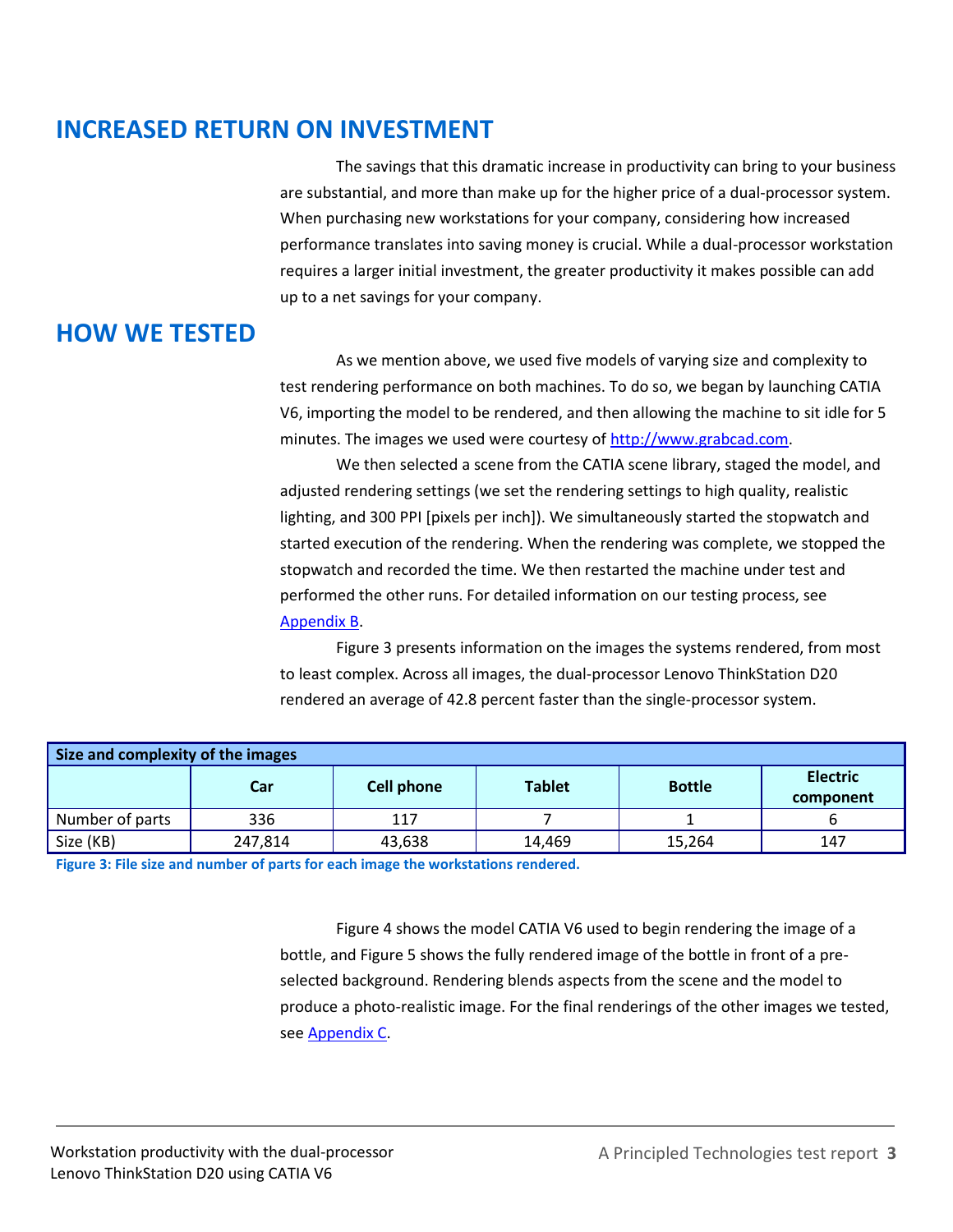

## **WHAT THIS MEANS FOR YOU**

When you use taxing workloads such as image rendering, you need a powerful system that can execute your tasks quickly, minimizing the time you spend waiting. As our testing shows, choosing a workstation with two processors instead of one can increase your productivity dramatically.

Lenovo offers multiple options to meet your needs. The single-processor Lenovo ThinkStation S20 gives you the power to handle the tough workloads. The dualprocessor Lenovo ThinkStation D20 provides even more power, letting you complete tasks up to 48.5 percent faster than with the single-processor system. Investing in a dual-processor based Lenovo ThinkStation D20 may cost more initially, but the time savings it brings to your employees can translate directly into long-term savings for your business.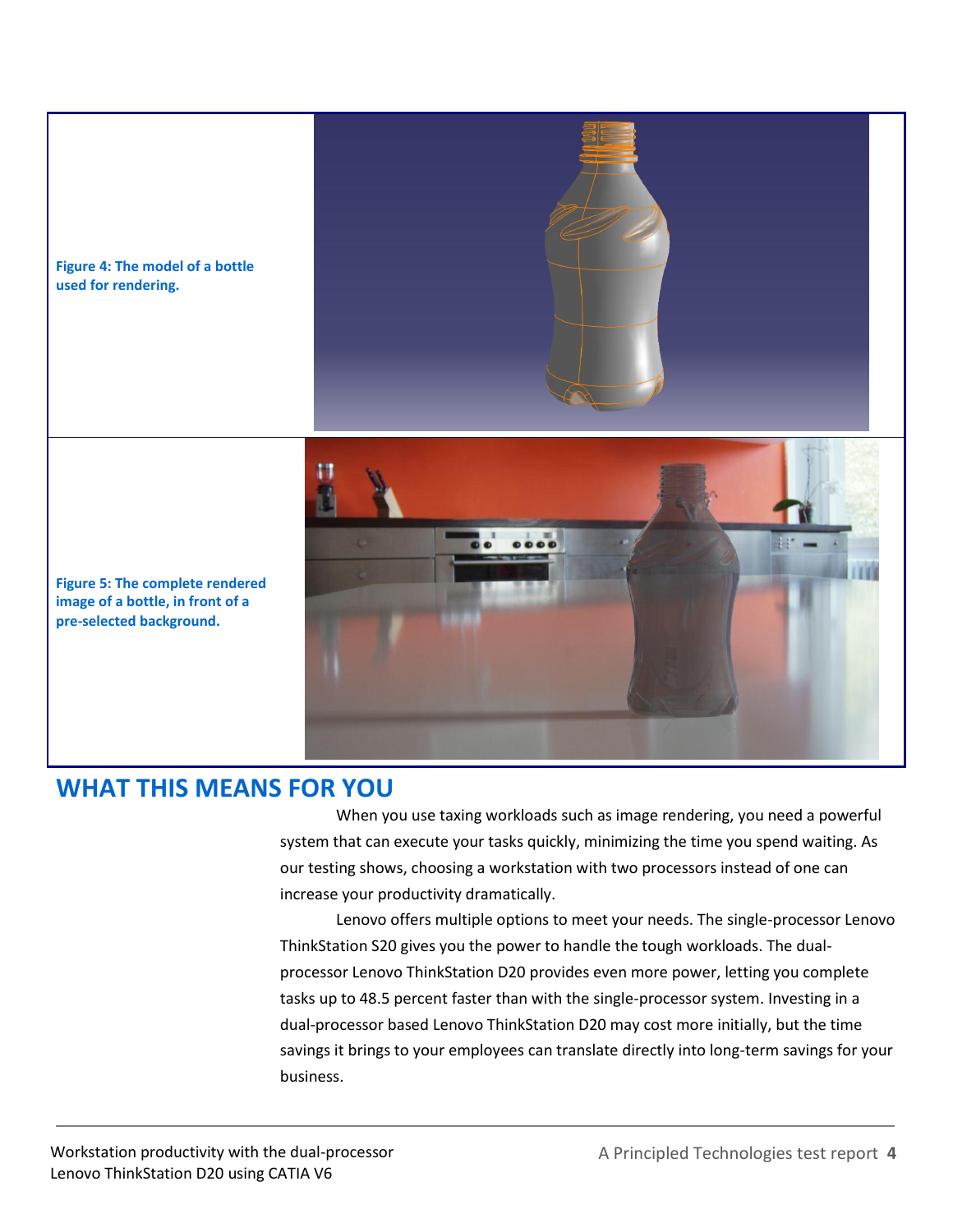# **APPENDIX A – SYSTEM CONFIGURATION INFORMATION**

Figure 6 provides detailed configuration information for the test systems.

| <b>System</b>                              | <b>Lenovo ThinkStation S20</b> | <b>Lenovo ThinkStation D20</b> |  |  |  |
|--------------------------------------------|--------------------------------|--------------------------------|--|--|--|
| General                                    |                                |                                |  |  |  |
| Number of processor packages               | $\mathbf{1}$                   | $\overline{2}$                 |  |  |  |
| Number of cores per processor              | 4                              | 4                              |  |  |  |
| Number of hardware threads per core        | 8                              | 8                              |  |  |  |
| System dimensions (height x width x depth) | 16.5" x 6.8" x 17.7"           | 16.9" x 8.2" x 22.5"           |  |  |  |
| System weight                              | 33.06 lbs.                     | 55.11 lbs.                     |  |  |  |
| <b>CPU</b>                                 |                                |                                |  |  |  |
| Vendor                                     | Intel                          | Intel                          |  |  |  |
| Name                                       | <b>Xeon X5677</b>              | <b>Xeon X5677</b>              |  |  |  |
| Stepping                                   | B <sub>0</sub>                 | B <sub>0</sub>                 |  |  |  |
| Socket type and number of pins             | Socket 1366 LGA                | Socket 1366 LGA                |  |  |  |
| Core frequency (GHz)                       | 3.46                           | 3.46                           |  |  |  |
| L1 cache                                   | 32 KB + 32 KB (per core)       | 32 KB + 32 KB (per core)       |  |  |  |
| L <sub>2</sub> cache                       | 1 MB (256 KB per core)         | 1 MB (256 KB per core)         |  |  |  |
| L3 cache                                   | <b>12 MB</b>                   | 12 MB                          |  |  |  |
| Platform                                   |                                |                                |  |  |  |
| Vendor                                     | Lenovo                         | Lenovo                         |  |  |  |
| Motherboard chipset                        | Intel X58                      | <b>Intel 5520</b>              |  |  |  |
| <b>BIOS</b> name and version               | Lenovo 60KT41AUS (01/04/2011)  | Lenovo 61KT36AUS (03/24/2010)  |  |  |  |
| <b>Memory module(s)</b>                    |                                |                                |  |  |  |
| Total RAM in system (MB)                   | 8,192                          | 8,192                          |  |  |  |
| Vendor and model number                    | Hynix HMT125U7TFR8C-H9         | Kingston KVR1333D3E9S/4G       |  |  |  |
| <b>Type</b>                                | PC3-10600E                     | PC3-10600E                     |  |  |  |
| Speed (MHz)                                | 1,063                          | 1,333                          |  |  |  |
| Speed running in the system (MHz)          | 1,063                          | 1,333                          |  |  |  |
| Timing/Latency (tCL-tRCD-tRP-tRASmin)      | $7 - 7 - 7 - 20$               | $9 - 9 - 9 - 24$               |  |  |  |
| Size (MB)                                  | 2,048                          | 4,096                          |  |  |  |
| Number of memory module(s)                 | 4 x 2,048 MB                   | 2 x 4,096 MB                   |  |  |  |
| Chip organization (single-sided/double-    | Double                         | Double                         |  |  |  |
| sided)                                     |                                |                                |  |  |  |
| <b>Hard disk</b>                           |                                |                                |  |  |  |
| Vendor and model number                    | Seagate ST3500418AS            | Hitachi HPD725050GLA380        |  |  |  |
| Number of disks in system                  | $\mathbf{1}$                   | $\mathbf{1}$                   |  |  |  |
| Size (GB)                                  | 500                            | 500                            |  |  |  |
| Buffer size (MB)                           | 16                             | 16                             |  |  |  |
| <b>RPM</b>                                 | 7,200                          | 7,200                          |  |  |  |
| <b>Type</b>                                | SATA 3.0 Gb/s                  | SATA 3.0 Gb/s                  |  |  |  |
| Controller                                 | Intel 82801JR (ICH10R)         | Intel 82801JR (ICH10R)         |  |  |  |
| <b>Operating system</b>                    |                                |                                |  |  |  |
| Name                                       | Windows® 7 Professional        | Windows 7 Professional         |  |  |  |
| Build number                               | 7601                           | 7601                           |  |  |  |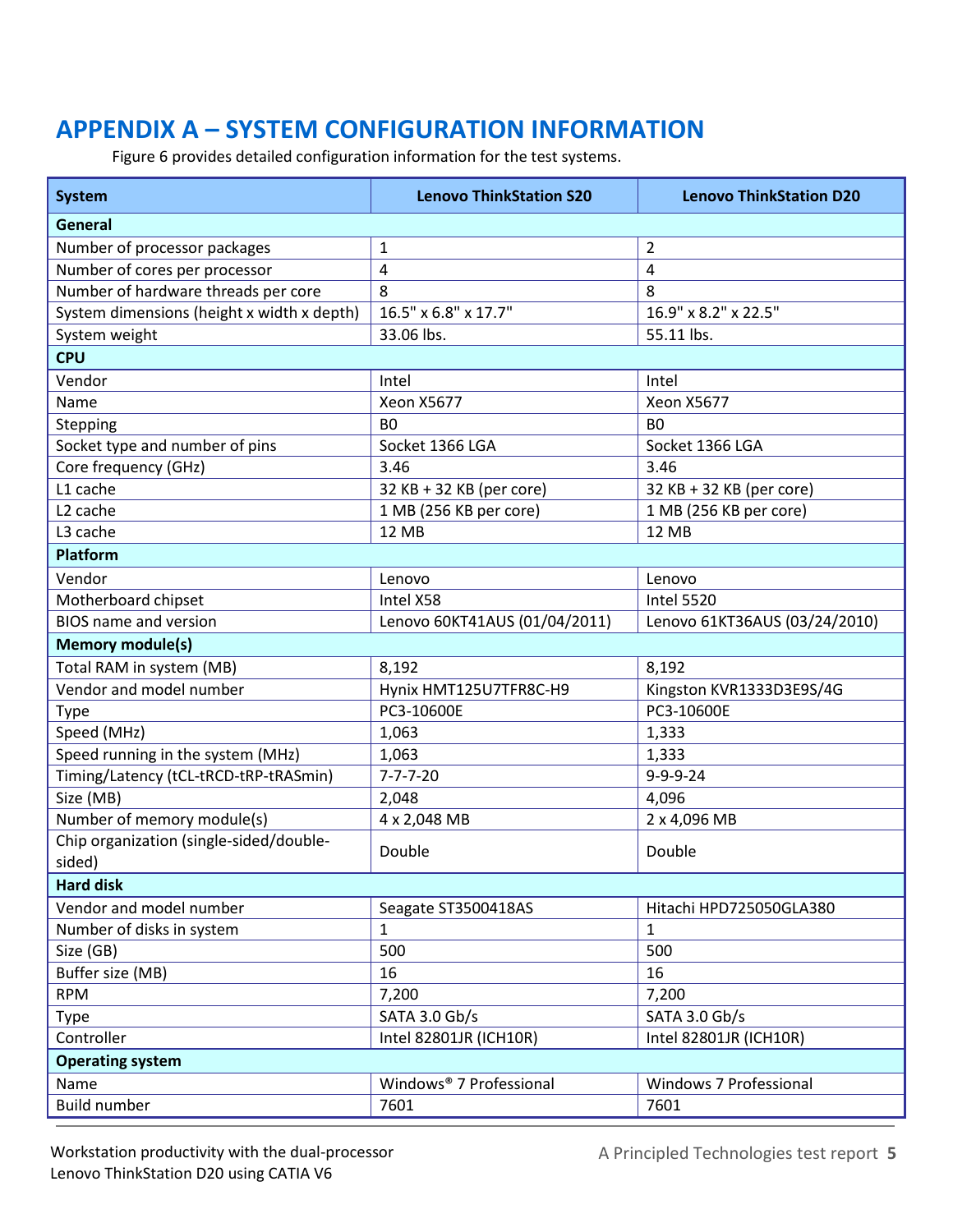| <b>System</b>                          | <b>Lenovo ThinkStation S20</b>                              | <b>Lenovo ThinkStation D20</b>                              |  |  |  |
|----------------------------------------|-------------------------------------------------------------|-------------------------------------------------------------|--|--|--|
| Service Pack                           | SP <sub>1</sub>                                             | SP <sub>1</sub>                                             |  |  |  |
| File system                            | <b>NTFS</b>                                                 | <b>NTFS</b>                                                 |  |  |  |
| Kernel                                 | ACPI x64 - based PC                                         | ACPI x64 - based PC                                         |  |  |  |
| Language                               | English                                                     | English                                                     |  |  |  |
| Microsoft DirectX <sup>®</sup> version | DirectX 11                                                  | DirectX 11                                                  |  |  |  |
| <b>Graphics card</b>                   |                                                             |                                                             |  |  |  |
| Vendor and model number                | NVIDIA <sup>®</sup> Quadro <sup>®</sup> 4000                | NVIDIA Quadro 4000                                          |  |  |  |
| <b>Type</b>                            | <b>Discrete</b>                                             | <b>Discrete</b>                                             |  |  |  |
| Chipset                                | Quadro 4000                                                 | Quadro 4000                                                 |  |  |  |
| <b>BIOS</b> version                    | 70.00.37.00.03                                              | 70.00.37.00.03                                              |  |  |  |
| Dedicated video memory (MB)            | 2,048                                                       | 2,048                                                       |  |  |  |
| Resolution                             | 1,920 x 1,200                                               | 1,920 x 1,200                                               |  |  |  |
| <b>Driver</b>                          | NVIDIA 8.17.12.6866 (05/19/2011)                            | NVIDIA 8.17.12.6866 (05/19/2011)                            |  |  |  |
| <b>Audio</b>                           |                                                             |                                                             |  |  |  |
| Vendor and model number                | SoundMAX Integrated Digital High<br><b>Definition Audio</b> | SoundMAX Integrated Digital High<br><b>Definition Audio</b> |  |  |  |
| <b>Driver</b>                          | Analog Devices 6.10.2.6635<br>(05/11/2010)                  | Analog Devices 6.10.2.6635<br>(05/11/2010)                  |  |  |  |
| <b>Network card</b>                    |                                                             |                                                             |  |  |  |
| Vendor and model number                | Broadcom <sup>®</sup> NetXtreme® 57xx<br>Gigabit            | Broadcom NetXtreme 57xx Gigabit                             |  |  |  |
| <b>Driver</b>                          | Broadcom 12.2.2.1 (08/06/2009)                              | Broadcom 12.2.2.1 (08/06/2009)                              |  |  |  |
| <b>Optical drive</b>                   |                                                             |                                                             |  |  |  |
| Vendor and model number                | Samsung TS-H653J                                            | LiteOn GSA-H30N                                             |  |  |  |
| Type                                   | CD/DVD-RW                                                   | CD/DVD-RW                                                   |  |  |  |
| <b>USB ports</b>                       |                                                             |                                                             |  |  |  |
| Number                                 | 8                                                           | 8                                                           |  |  |  |
| Type                                   | 2.0                                                         | 2.0                                                         |  |  |  |
| Other                                  | eSATA                                                       | eSATA, 1394                                                 |  |  |  |
| <b>Monitor</b>                         |                                                             |                                                             |  |  |  |
| LCD type                               | ThinkVision® L2440p                                         | ThinkVision L2440p                                          |  |  |  |
| Screen size (inches)                   | 24                                                          | 24                                                          |  |  |  |
| Refresh rate (Hz)                      | 60                                                          | 60                                                          |  |  |  |

**Figure 6: Configuration information for the two workstations we tested.**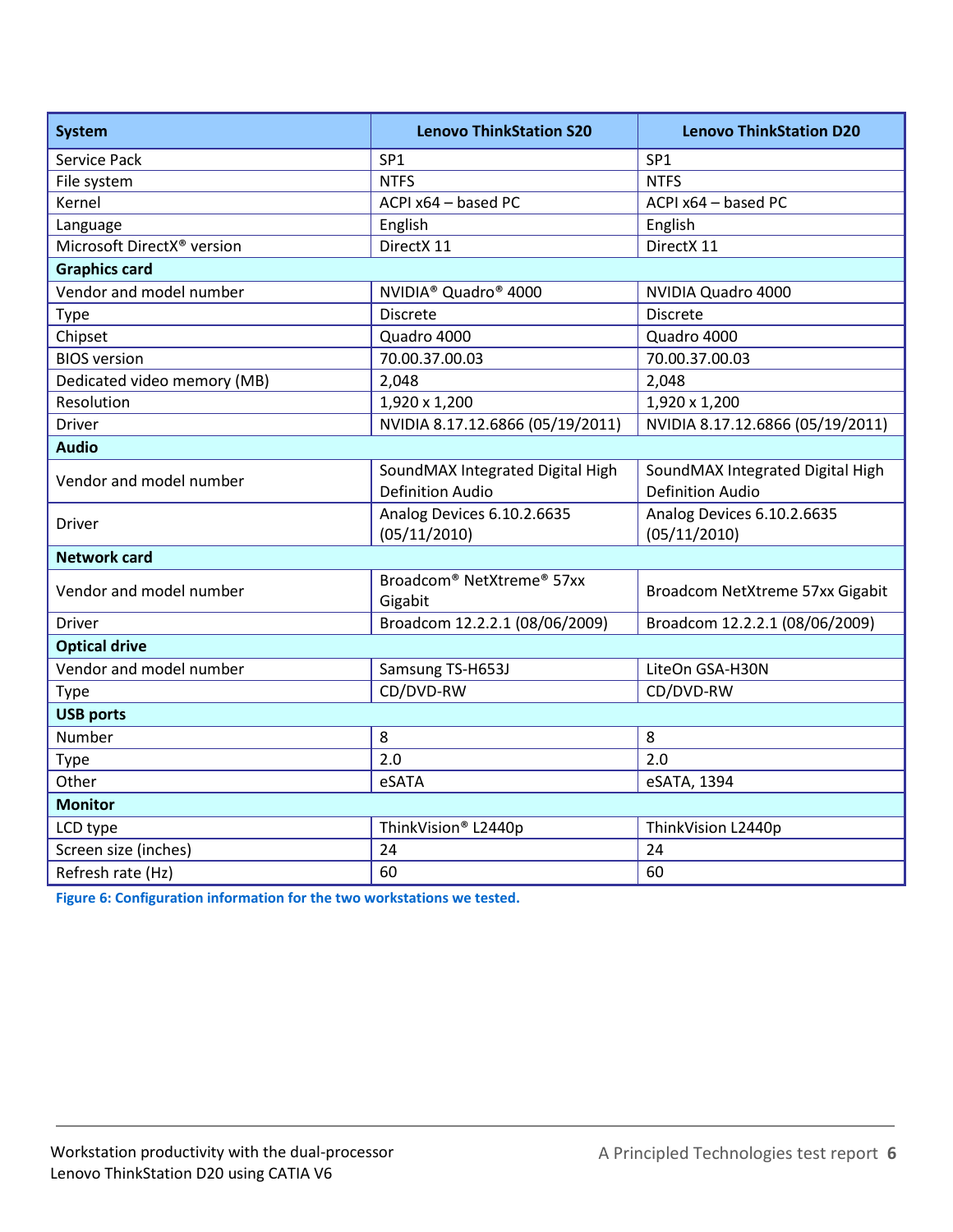# <span id="page-6-0"></span>**APPENDIX B – DETAILED TEST METHODOLOGY**

## **Setting up the workstations and ENOVIA server**

## **Installing Windows 7 Professional X64 SP1**

- 1. Insert the Microsoft Windows 7 disk into the DVD drive, and reboot the system.
- 2. Boot from the DVD drive.
- 3. Enter your language preferences, and click Next.
- 4. Click Install.
- 5. Accept the license terms, and click Next.
- 6. Select Custom, and select the drive that will contain the OS.
- 7. Click Install, and the setup will begin.
- 8. Type user for the username, and provide a name for the computer, click Next.
- 9. Enter no password, and click Next.
- 10. Select Use recommended settings, and click Next.
- 11. Enter your time zone, and click Next.
- 12. Select the appropriate Network setting, and click Next.
- 13. Click Start $\rightarrow$ Control Panel $\rightarrow$ System and Security $\rightarrow$ Windows Firewall and turn off Windows Firewall.

## **Installing system updates in Windows 7**

We used the Windows Update feature to install the following updates:

- Cumulative Security Update for ActiveX Killbits for Windows 7 (KB2508272)
- Cumulative Security Update for Internet Explorer 8 for Windows 7 (KB2559049)
- Definition Update for Windows Defender KB915597 (Definition 1.113.1136.0)
- Definition Update for Windows Defender KB915597 (Definition 1.113.1394.0)
- NVIDIA Display, Other hardware NVIDIA Quadro 4000
- Security Update for .NET Framework 3.5.1 on Windows 7 SP1 (KB2518869)
- Security Update for Internet Explorer 8 for Windows 7 (KB2544521)
- Security Update for Microsoft .NET Framework 3.5.1 on Windows 7 SP1 (KB2539635)
- Security Update for Microsoft .NET Framework 4 on Windows 7 (KB2478663)
- Security Update for Microsoft .NET Framework 4 on Windows 7 (KB2518870)
- Security Update for Microsoft .NET Framework 4 on Windows 7 (KB2539636)
- Security Update for Windows 7 (KB2425227)
- Security Update for Windows 7 (KB2476490)
- Security Update for Windows 7 (KB2479943)
- Security Update for Windows 7 (KB2491683)
- Security Update for Windows 7 (KB2503665)
- Security Update for Windows 7 (KB2506212)
- Security Update for Windows 7 (KB2507618)
- Security Update for Windows 7 (KB2509553)
- Security Update for Windows 7 (KB2510531)
- Security Update for Windows 7 (KB2511455)
- Security Update for Windows 7 (KB2532531)
- Security Update for Windows 7 (KB2536276)
- Security Update for Windows 7 (KB2544893)
- Security Update for Windows 7 (KB2555917)
- Security Update for Windows 7 (KB2556532)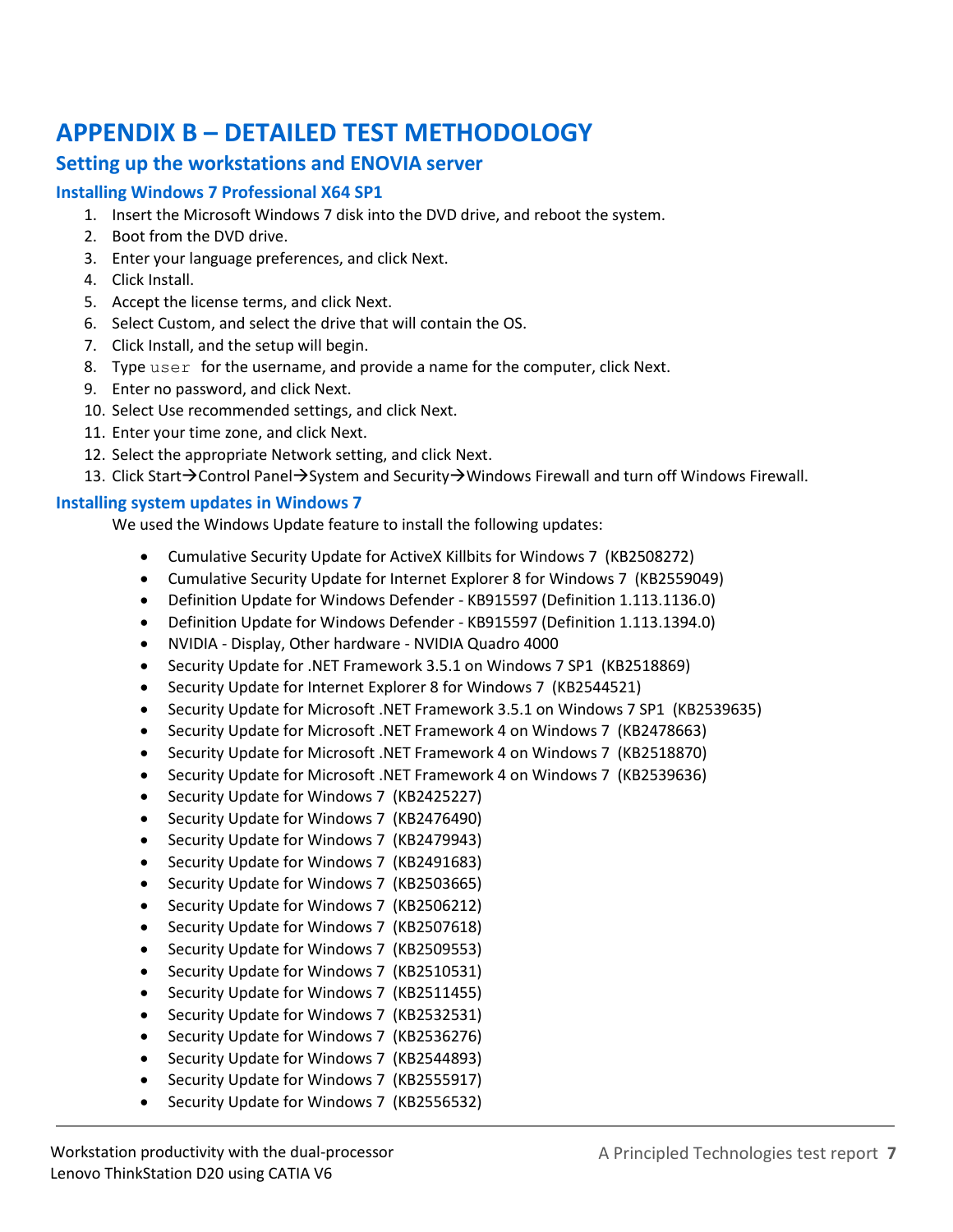- Security Update for Windows 7 (KB2560656)
- Security Update for Windows 7 (KB2563894)
- Security Update for Windows 7 (KB2567680)
- Security Update for Windows 7 (KB2570947)
- Update for Microsoft .NET Framework 4 on Windows 7 (KB2468871)
- Update for Microsoft .NET Framework 4 on Windows 7 (KB2533523)
- Update for Windows 7 (KB2484033)
- Update for Windows 7 (KB2488113)
- Update for Windows 7 (KB2492386)
- Update for Windows 7 (KB2505438)
- Update for Windows 7 (KB2506014)
- Update for Windows 7 (KB2506928)
- Update for Windows 7 (KB2511250)
- Update for Windows 7 (KB2515325)
- Update for Windows 7 (KB2522422)
- Update for Windows 7 (KB2529073)
- Update for Windows 7 (KB2533552)
- Update for Windows 7 (KB2541014)
- Update for Windows 7 (KB2545698)
- Update for Windows 7 (KB2547666)
- Update for Windows 7 (KB2552343)
- Update for Windows 7 (KB2563227)
- Update for Windows 7 (KB2570791)
- Update for Windows 7 (KB2616676)
- Update for Windows 7 (KB971033)
- Update for Windows 7 (KB982018)
- Update Rollup for ActiveX Killbits for Windows 7 (KB2562937)
- Windows Internet Explorer 9 for Windows 7
- Windows Malicious Software Removal Tool x64 September 2011 (KB890830)

#### **Installing V62012 ENOVIA DVD documentation**

- 1. Insert documentation media, and double-click Setup.exe.
- 2. Select the destination folder, and click Next.
- 3. On the Select Documentation screen, click Next.
- 4. Click Install to start copying the documentation files.
- 5. Click Close to exit setup.
- 6. To open the documentation, navigate to C:\Program Files\Dassault Systemes\B211doc\DShomepage\_English.

#### **Installing the Dassault Systèmes License Server on all systems**

- 1. Log on as an administrator, and execute SetupDSLmsi.exe.
- 2. At the Welcome screen, click Next.
- 3. Select a destination, and click Next.
- 4. At the Select installation type screen, choose Install License Server and Administration Tool, select Install Server from scratch, and click Next.
- 5. Click OK on the warning prompt, click Next, and click Install.
- 6. Click Finish when the installation completes. The Administration Tool launches automatically.
- 7. Select Servers $\rightarrow$ New, enter the name of your server in the License Server name field, and click OK.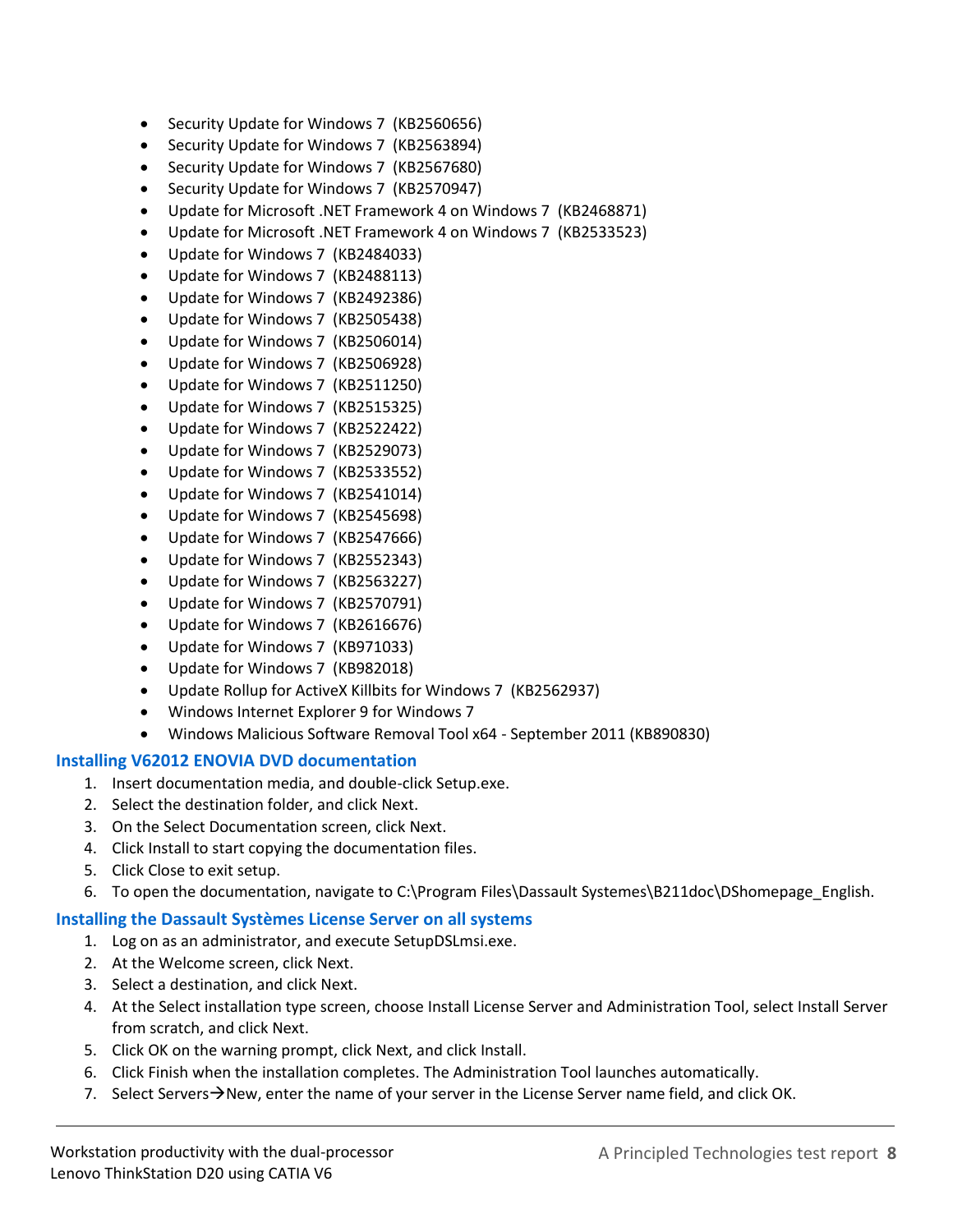- 8. Under the Server Definitions tab, right-click the server name, and select Connect.
- 9. Double-click the computer name, and select Apply and OK to validate the default licensing port.
- 10. Select the computer name, and click the Enroll Licenses icon.
- 11. Select all the licenses you wish to enroll, and click Open.
- 12. Click Start $\rightarrow$ Control Panel $\rightarrow$ Appearance and Personalization $\rightarrow$ Show hidden files and folders; under Advance settings select Show hidden files, folders, and drives; and click OK.
- 13. Create the directory C: \ProgramData\DassaultSystems\Licenses.
- 14. Go to the directory, create a file named  $\text{DSLicsrv}$ , and save it as a text document.
- 15. Edit the file to declare the license servers to which the client can connect. The syntax of the declaration is servername:portnumber (For example: enoviaserver:4085).

## **Installing PML Express**

## **Installing and configuring SQL Server 2008 R2 on ENOVIA server**

- 1. Insert the DVD into the DVD drive.
- 2. Click Run SETUP.EXE on the AutoPlay menu.
- 3. If the application prompts you to install the .NET Framework, click OK.
- 4. Select the Accept radio button, and click Install.
- 5.When the installation finishes, click Exit.
- 6. Click Installation.
- 7. Click New SQL Server stand-alone installation.
- 8.On the Setup support rules screen, click OK.
- 9. Specify the Enterprise Evaluation free edition, and click Next.
- 10. Click the checkbox to accept the license terms, and click Next.
- 11. Click Install to install the setup support files.
- 12. On the Feature Selection screen, select Database Engine Services, Full-Text Search, Client Tools Connectivity, Client Tools Backward Compatibility, Management Tools–Basic, and Management Tools–Complete. Click Next.
- 13. On the Instance configuration screen, leave the default selection of default instance, and click Next.
- 14. On the Disk space requirements screen, click Next.
- 15. On the Server configuration screen, choose NT AUTHORITY\SYSTEM for SQL Server Agent, and choose NT AUTHORITY\SYSTEM for SQL Server Database Engine. Click Next.
- 16. On the Database Engine Configuration screen, select Mixed Mode.
- 17. Enter a password for the system administrator account.
- 18. Click Add Current user.
- 19. Click Next.
- 20. On the Error and usage-reporting screen, click Next.
- 21. On the Installation rules screen, click Next.
- 22. On the Ready to Install screen, click Next.
- 23. Upon Completion, close all windows and restart the server.

#### **Installing and configuring ENOVIA PML Express Server on ENOVIA server**

- 1. Insert the installation media, and double-click Setup.exe.
- 2. At the Destination Location screen, accept the default location, and click Next.
- 3. Click Select all to install all available products, and click Next.
- 4. At the Server Data directory, accept the default location, and click Next.
- 5. At the Server Database selection, choose SQL Server, and click Next.
- 6. Enter SQL Server connection parameters, select the checkbox to create a new database, and click Next.
- 7. Enter a new password for the PLM Administrator (PMLADM), and click Next.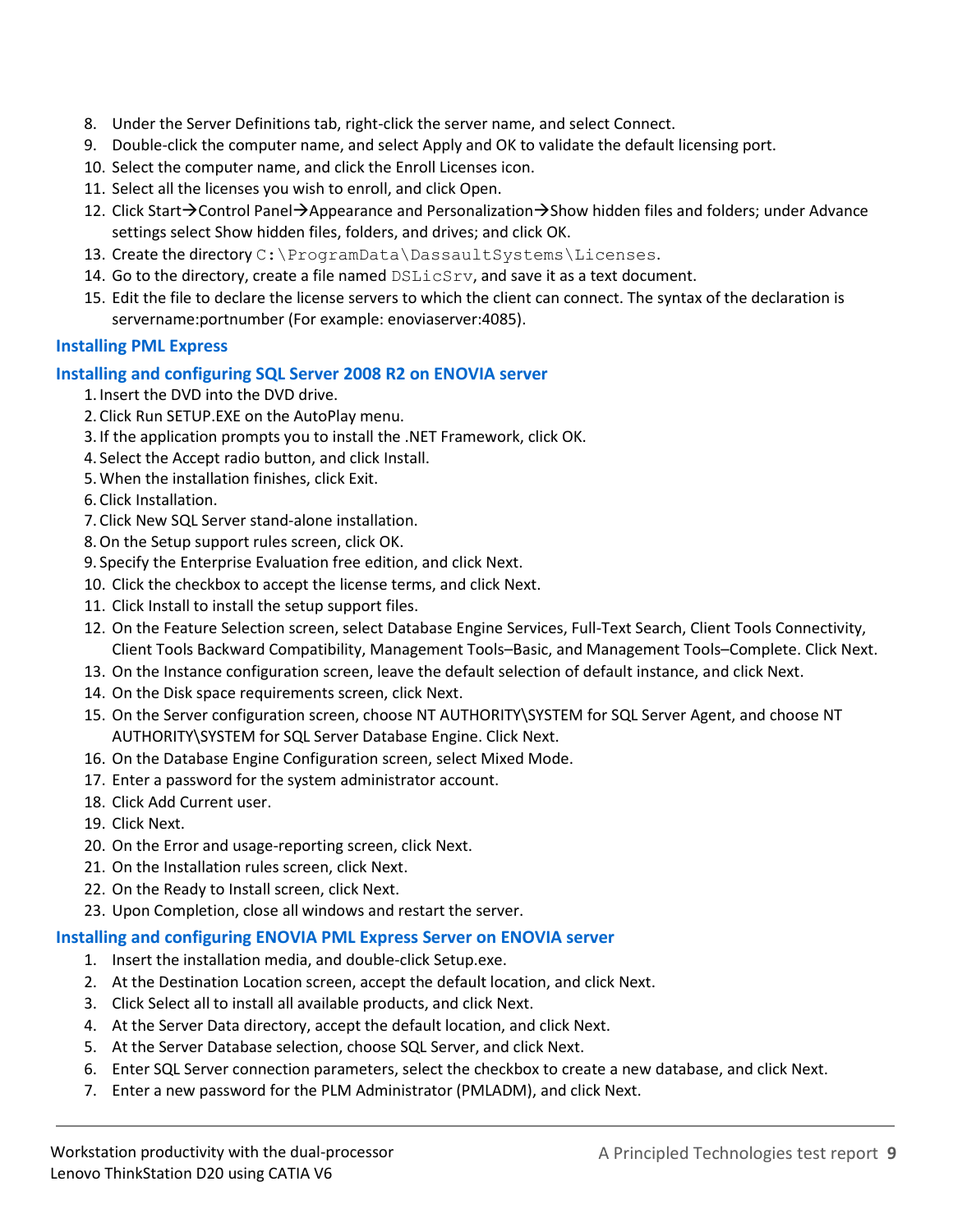- 8. Click Install.
- 9. After the installation is complete, click Close, and enter the following path into your Web browser: <http://localhost:8070/enovia/emxLogin.jsp>
- 10. Type PLMADM as the username, enter the password you previously selected, and click Login.
- 11. Click Tools $\rightarrow$ Configure my ENOVIA.
- 12. Click Search at the bottom of the screen.
- 13. Click PLMADM, and assign and select all available licenses.
- 14. Under ProgramManagement and ProgramResource, check Creator, Project Administrator and Project Leader.
- 15. Click Update.
- 16. Close all windows.

## **Installing Java on the workstations**

- 1. Go to<http://www.java.com/en> and download Java.
- 2. Double-click the executable.
- 3. At the Welcome screen, click Install.
- 4. At the Complete screen, click Close.

## **Installing CATIA PLM Express V6R2012 on the workstations**

- 1. Insert the installation media, and double-click Setup.exe.
- 2. At the Welcome screen, click Next.
- 3. Accept the destination folder's default location, and click Next.
- 4. Click Yes to confirm creation of the directory.
- 5. On the Environment Directory screen, click Next.
- 6. Click Yes to confirm creation of the directory.
- 7. Select Complete as the type of setup, and click Next.
- 8. Check to install the DS MJPEG codec package, and click Next.
- 9. Check Set up communication ports, and accept the defaults. Click Next.
- 10. Click Browse, set the Java Home Path, and click Next.
- 11. At the Startup icon creation screen, accept defaults, and click Next.
- 12. Review the installation settings, and click Install.
- 13. Click Yes to install the Microsoft Windows Media Video 9 VCM CODEC.
- 14. Click Yes on the License Agreement screen.
- 15. Click OK on installation destination, and click OK again to confirm installation.
- 16. Click Finish and launch CATIA V62012.
- 17. On the Discovery screen, click the Add Connection icon.
- 18. Provide a connection alias, select ENOVIA V6 as the connection type, and click Next.
- 19. Select http as the protocol, and complete the fields as follows:

Hostname: enovia Port: 8070 Root URI: enovia

- 20. Click Finish, and click OK.
- 21. Enter the username (PLMADM) and password, and click OK.
- 22. For Security Context, select VPLMAdmin.Company Name.Deafault.
- 23. Click Done.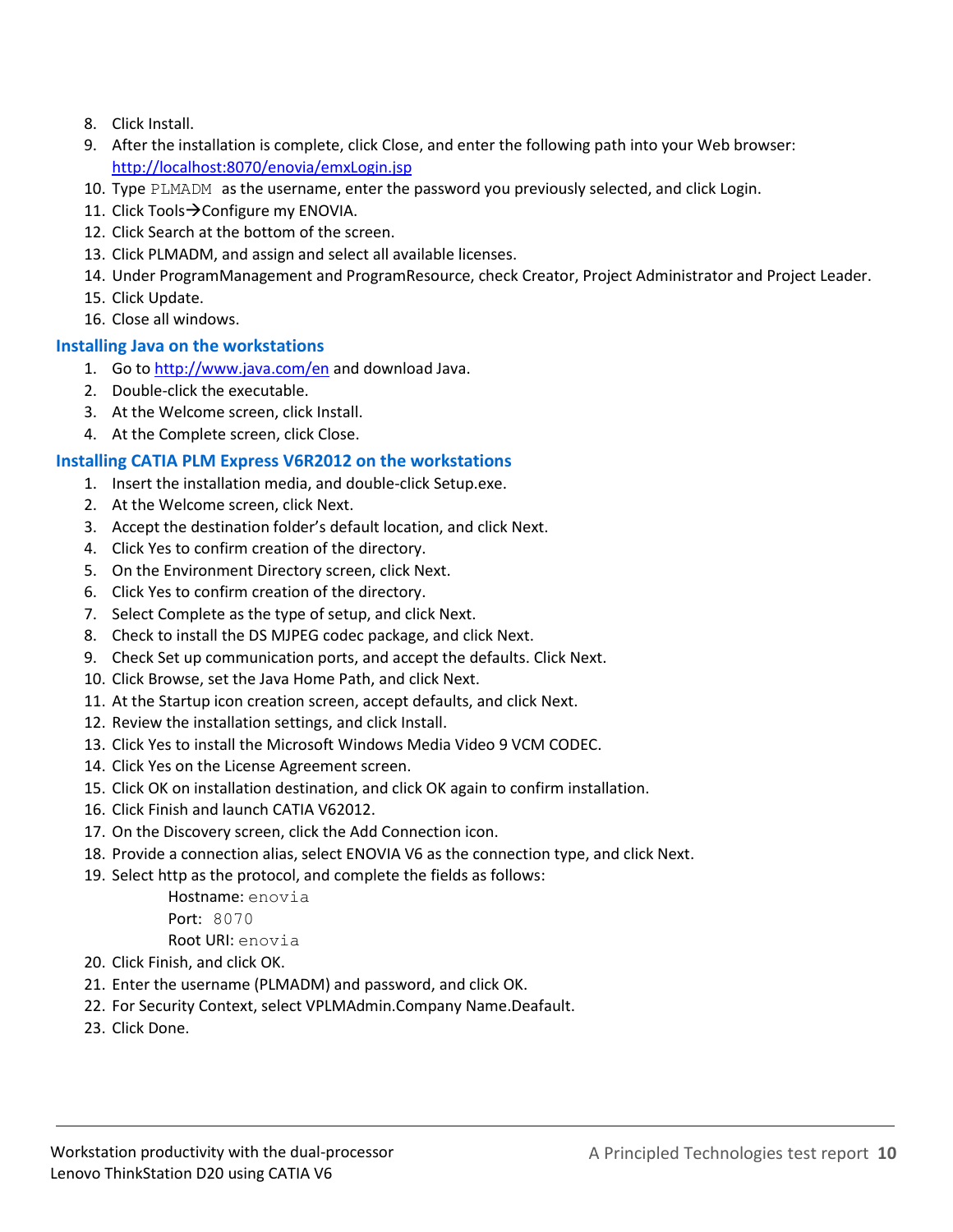# **APPENDIX C – RENDERED IMAGES**

<span id="page-10-0"></span>Figures 7 through 11 show the images the workstations rendered for our productivity testing.



**Figure 7: The finished image of the car<sup>1</sup> that the workstations rendered.**

<sup>1&</sup>lt;br>The rendering of the car courtesy of Stelu Harsan, <u>http://grabcad.com/stelu.harsan</u>.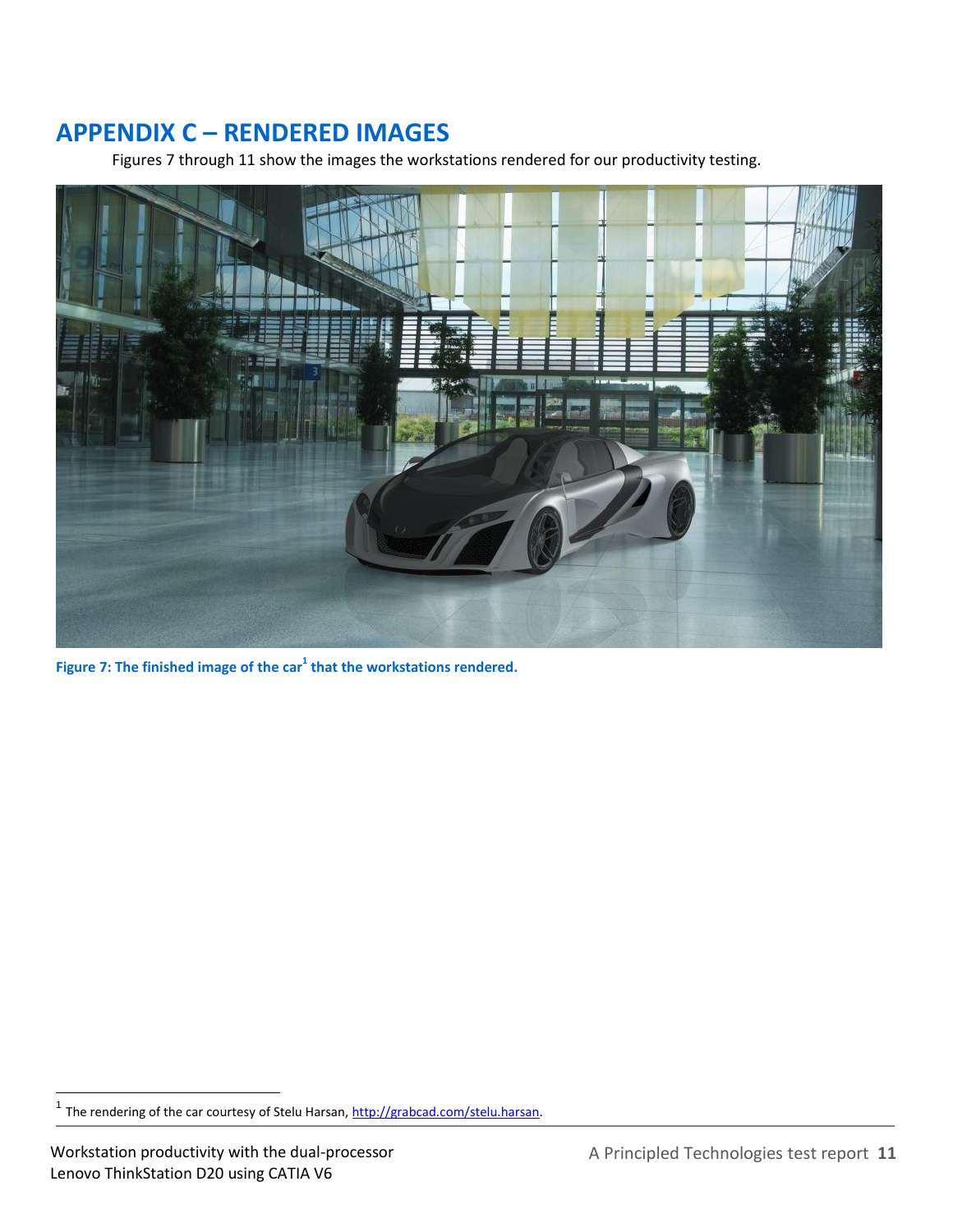

**Figure 8: The finished image of the cell phone that the workstations rendered.**



**Figure 9: The finished image of the tablet that the workstations rendered.**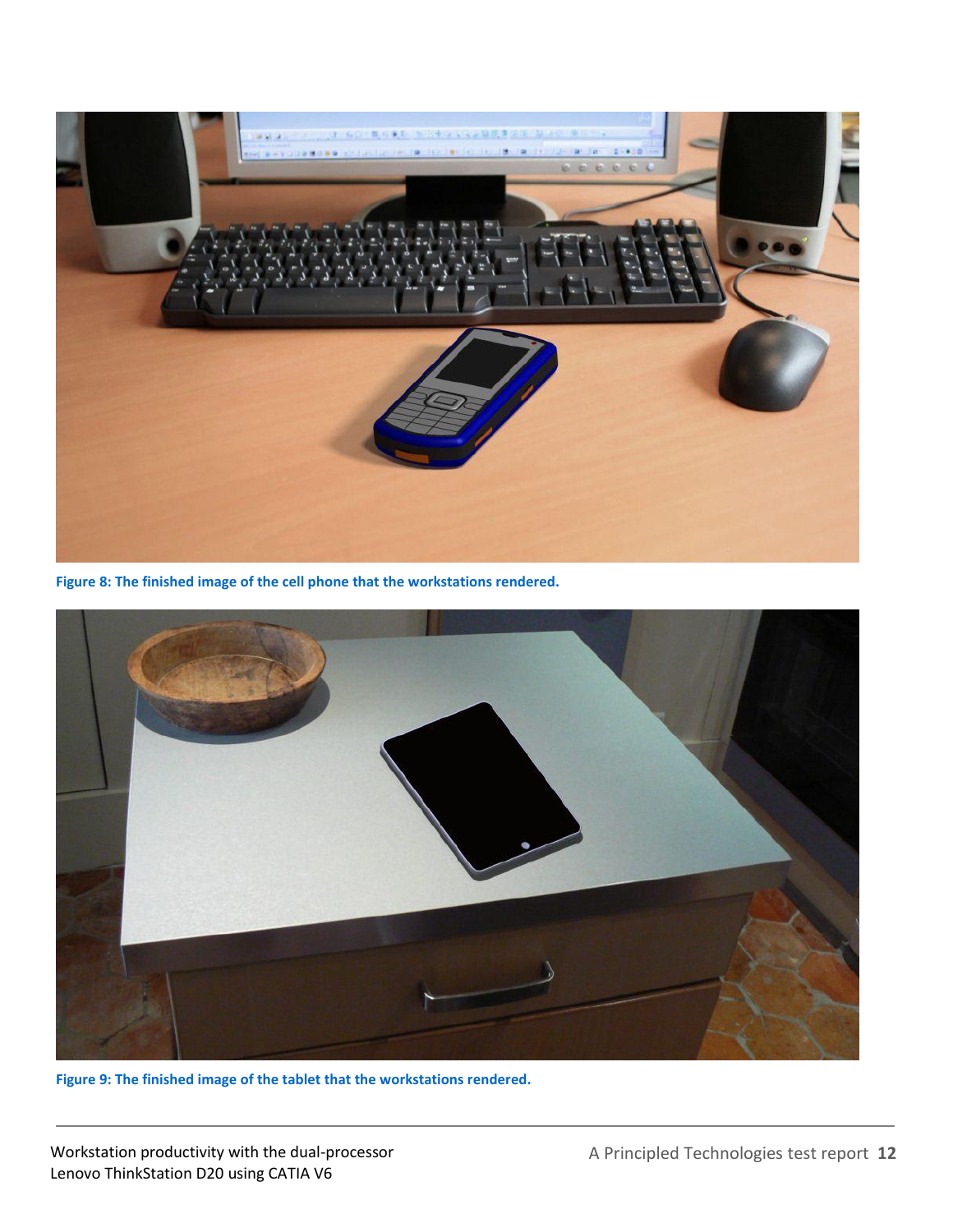

**Figure 10: The finished image of the bottle that the workstations rendered.**



**Figure 11: The finished image of the electric component that the workstations rendered.**